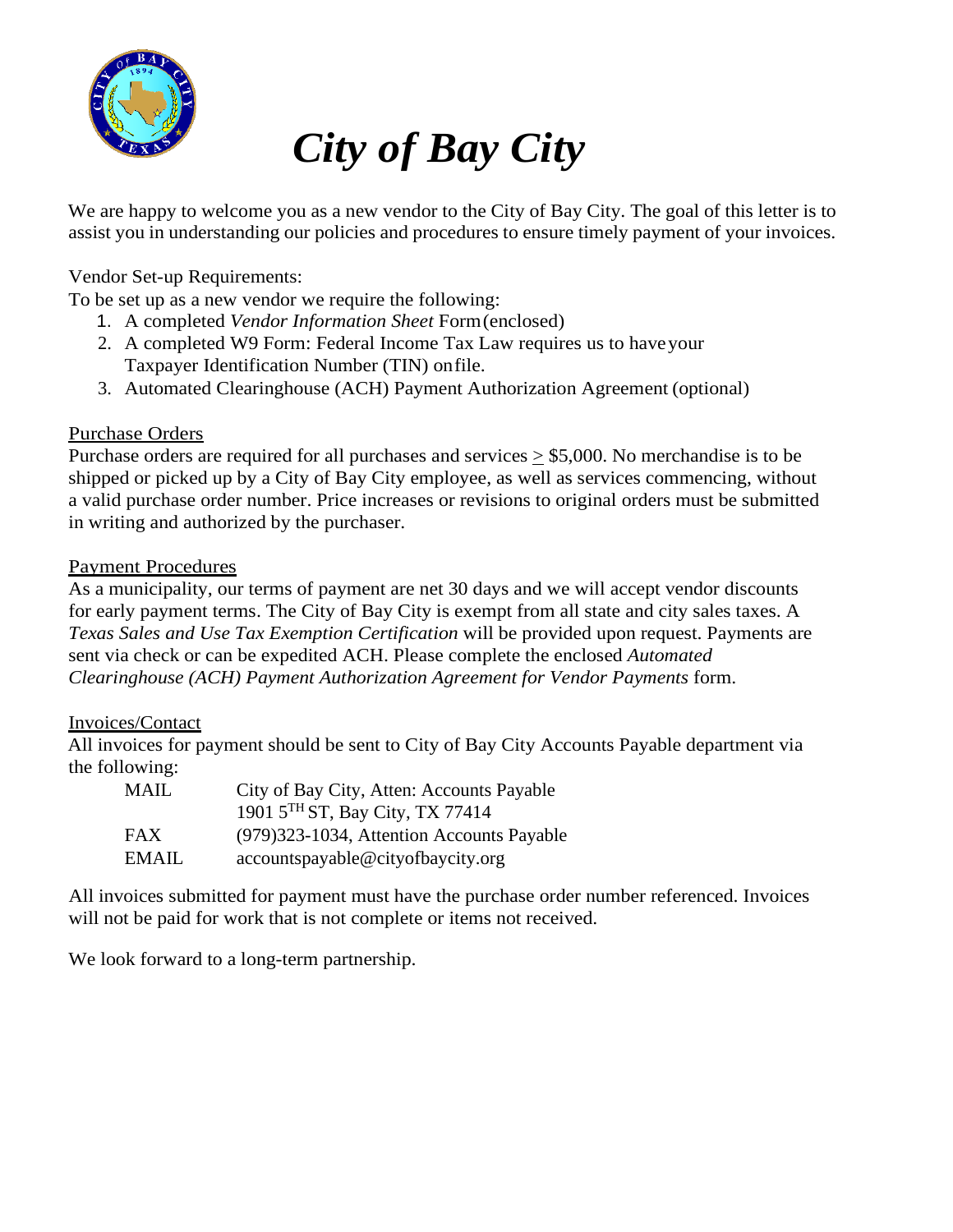# **CITY OF BAY CITY VENDOR INFORMATION SHEET**

#### **Complete this form in its entirety**

| <b>New</b><br><b>Revision</b><br>Employee Point of Contact <b>Exercísies Employee Point of Contact</b>                                                                                                                                                                                                                                                                                                                                                            |
|-------------------------------------------------------------------------------------------------------------------------------------------------------------------------------------------------------------------------------------------------------------------------------------------------------------------------------------------------------------------------------------------------------------------------------------------------------------------|
| Vendor Name                                                                                                                                                                                                                                                                                                                                                                                                                                                       |
|                                                                                                                                                                                                                                                                                                                                                                                                                                                                   |
| Remittance Address Line 1                                                                                                                                                                                                                                                                                                                                                                                                                                         |
| Remittance Address Line 2                                                                                                                                                                                                                                                                                                                                                                                                                                         |
|                                                                                                                                                                                                                                                                                                                                                                                                                                                                   |
| Phone number $(\_\_)$                                                                                                                                                                                                                                                                                                                                                                                                                                             |
| *If requested through the Public Information Act, vendor names, point of contact, address and email address(s) of<br>vendors who seek or have contracts with the City may be disclosed to the public.<br><b>For State and Federal Reporting Purposes:</b><br>Is your business 51% owned, operated, and controlled by one or more persons who are:<br>Women $\Box$ Black $\Box$ Hispanic $\Box$ Asian $\Box$ Pacific Islander $\Box$ Native American $\Box$<br>NA. |
| Provide your taxpayer identification number.<br>For individuals, this is your social security number (SSN). For other entities, it is the employer identification number (EIN)<br>Individual: Social Security Number:<br><b>OR</b><br><b>Employer Identification Number:</b>                                                                                                                                                                                      |
| Does any City of Bay City employee have a financial interest in this business entity?<br>Yes<br>No.<br>If so, what is the name of the city employee?                                                                                                                                                                                                                                                                                                              |

#### **Business is unable to be conducted with entity if it violates the City of Bay City's City Charter, Article XVII, Section 17.01.**

No officer, official, or employee of the City shall have a financial interest, direct or indirect, in any contract with the City, nor shall be financially interested, directly or indirectly, in the sale to the City of any land, or rights or interest in land, materials, supplies, or service.

#### **I have the authorization to sign on behalf of this Vendor.**

| Signature: |
|------------|
|------------|

 $\sum_{n=1}^{\infty}$  Date:

Printed Name: Name: Name: Name: Name: Name: Name: Name: Name: Name: Name: Name: Name: Name: Name: Name: Name: Name: Name: Name: Name: Name: Name: Name: Name: Name: Name: Name: Name: Name: Name: Name: Name: Name: Name: Name

#### **SEND ORIGINAL INVOICES TO:**

**CITY OF BAY CITY, ACCOUNTS PAYABLE, 1901 5th St., Bay City, TX 77414 or by fax to 979-323-1034 or email to accountspayable@cityofbaycity.org**

**Payment:** Purchases are not valid without an AUTHORIZED PURCHASE ORDER NUMBER. Please provide purchase order number on all invoices. The CITY OF BAY CITY pays according to the terms of the Texas "Prompt Payment Law", Texas Government Code, Chapter 2251.

**Taxes:** The CITY OF BAY CITY is exempt from all Federal Excise Tax and State of Texas Limited Sales Excise and Use Tax. Exemption certificates will be signed and executed by the Director of Finance upon request when supported by an authorized purchase order number.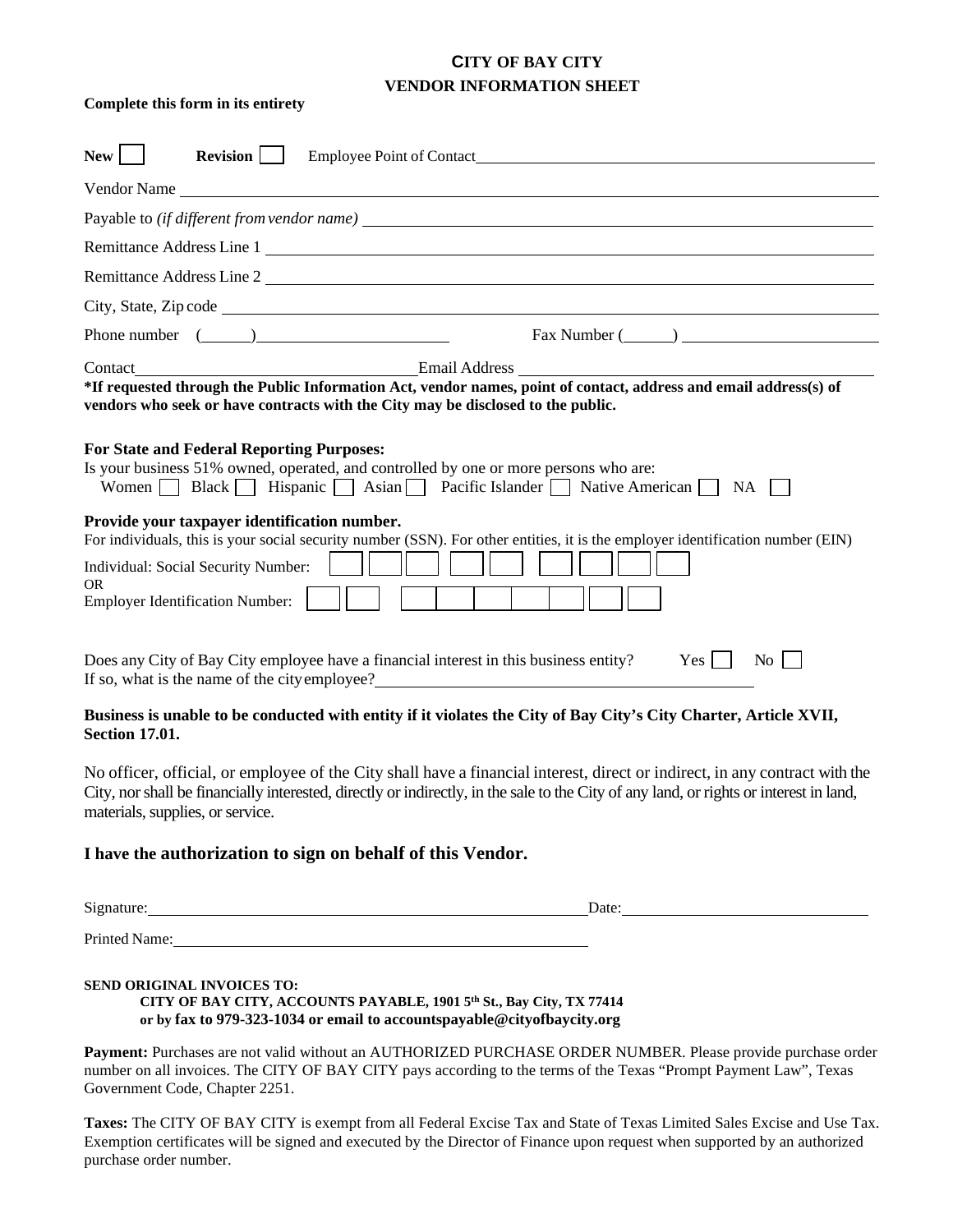Eorm (Rev. October 2018) Department of the Treasury Internal Revenue Service

**C** Dealers concertations and a contract of the pre-

 $\overline{1}N$ 

# **Request for Taxpayer Identification Number and Certification**

Go to www.irs.gov/FormW9 for instructions and the latest information.

|  |  | ame (as shown on your income tax return). Name is required on this line: do not leave this line blank. |  |
|--|--|--------------------------------------------------------------------------------------------------------|--|

|                                          | s business hame/disregarged entity name, if different from above                                                                                                                                                                                                                                                                                                        |                                                                                                         |
|------------------------------------------|-------------------------------------------------------------------------------------------------------------------------------------------------------------------------------------------------------------------------------------------------------------------------------------------------------------------------------------------------------------------------|---------------------------------------------------------------------------------------------------------|
| co<br>page                               | з<br>Check appropriate box for federal tax classification of the person whose name is entered on line 1. Check only one of the<br>following seven boxes.                                                                                                                                                                                                                | 4 Exemptions (codes apply only to<br>certain entities, not individuals; see<br>instructions on page 3): |
| g                                        | C Corporation<br>$\Box$ S Corporation<br>Trust/estate<br>Partnership<br>Individual/sole proprietor or<br>single-member LLC                                                                                                                                                                                                                                              | Exempt payee code (if any)                                                                              |
|                                          | Limited liability company. Enter the tax classification (C=C corporation, S=S corporation, P=Partnership) ▶                                                                                                                                                                                                                                                             |                                                                                                         |
| rint or type.<br>Instructions<br>Print . | Note: Check the appropriate box in the line above for the tax classification of the single-member owner. Do not check<br>LLC if the LLC is classified as a single-member LLC that is disregarded from the owner unless the owner of the LLC is<br>another LLC that is not disregarded from the owner for U.S. federal tax purposes. Otherwise, a single-member LLC that | Exemption from FATCA reporting<br>code (if any)                                                         |
| Specific                                 | is disregarded from the owner should check the appropriate box for the tax classification of its owner.                                                                                                                                                                                                                                                                 |                                                                                                         |
|                                          | Other (see instructions) ▶                                                                                                                                                                                                                                                                                                                                              | (Applies to accounts maintained outside the U.S.)                                                       |
| See                                      | 5 Address (number, street, and apt. or suite no.) See instructions.                                                                                                                                                                                                                                                                                                     | Requester's name and address (optional)                                                                 |
|                                          | 6 City, state, and ZIP code                                                                                                                                                                                                                                                                                                                                             |                                                                                                         |
|                                          | 7 List account number(s) here (optional)                                                                                                                                                                                                                                                                                                                                |                                                                                                         |
| Part I                                   | <b>Taxpayer Identification Number (TIN)</b>                                                                                                                                                                                                                                                                                                                             |                                                                                                         |
|                                          | Enter your TIN in the appropriate box. The TIN provided must match the name given on line 1 to avoid                                                                                                                                                                                                                                                                    | Social security number                                                                                  |

backup withholding. For individuals, this is generally your social security number (SSN). However, for a resident alien, sole proprietor, or disregarded entity, see the instructions for Part I, later. For other entities, it is your employer identification number (EIN). If you do not have a number, see How to get a TIN, later.

| Note: If the account is in more than one name, see the instructions for line 1. Also see What Name and |  |
|--------------------------------------------------------------------------------------------------------|--|
| Number To Give the Requester for quidelines on whose number to enter.                                  |  |

#### Part II **Certification**

Under penalties of perjury, I certify that:

- 1. The number shown on this form is my correct taxpayer identification number (or I am waiting for a number to be issued to me); and
- 2. I am not subject to backup withholding because: (a) I am exempt from backup withholding, or (b) I have not been notified by the Internal Revenue Service (IRS) that I am subject to backup withholding as a result of a failure to report all interest or dividends, or (c) the IRS has notified me that I am no longer subject to backup withholding; and
- 3. I am a U.S. citizen or other U.S. person (defined below); and

4. The FATCA code(s) entered on this form (if any) indicating that I am exempt from FATCA reporting is correct.

Certification instructions. You must cross out item 2 above if you have been notified by the IRS that you are currently subject to backup withholding because you have failed to report all interest and dividends on your tax return. For real estate transactions, item 2 does not apply. For mortgage interest paid, acquisition or abandonment of secured property, cancellation of debt, contributions to an individual retirement arrangement (IRA), and generally, payments other than interest and dividends, you are not required to sign the certification, but you must provide your correct TIN. See the instructions for Part II, later.

| Sign<br>Here | Cir<br>anature of                      |                   |
|--------------|----------------------------------------|-------------------|
|              | . person $\blacktriangleright$<br>U.S. | Date l'<br>______ |
|              | ________                               |                   |

# **General Instructions**

Section references are to the Internal Revenue Code unless otherwise noted.

Future developments. For the latest information about developments related to Form W-9 and its instructions, such as legislation enacted after they were published, go to www.irs.gov/FormW9.

#### **Purpose of Form**

An individual or entity (Form W-9 requester) who is required to file an information return with the IRS must obtain your correct taxpayer identification number (TIN) which may be your social security number (SSN), individual taxpayer identification number (ITIN), adoption taxpayer identification number (ATIN), or employer identification number (EIN), to report on an information return the amount paid to you, or other amount reportable on an information return. Examples of information returns include, but are not limited to, the following.

· Form 1099-INT (interest earned or paid)

- . Form 1099-DIV (dividends, including those from stocks or mutual funds)
- · Form 1099-MISC (various types of income, prizes, awards, or gross proceeds)
- . Form 1099-B (stock or mutual fund sales and certain other transactions by brokers)

or

**Employer identification number** 

- · Form 1099-S (proceeds from real estate transactions)
- . Form 1099-K (merchant card and third party network transactions)
- · Form 1098 (home mortgage interest), 1098-E (student loan interest), 1098-T (tuition)
- · Form 1099-C (canceled debt)
- · Form 1099-A (acquisition or abandonment of secured property)
- Use Form W-9 only if you are a U.S. person (including a resident alien), to provide your correct TIN.

If you do not return Form W-9 to the requester with a TIN, you might be subject to backup withholding. See What is backup withholding, later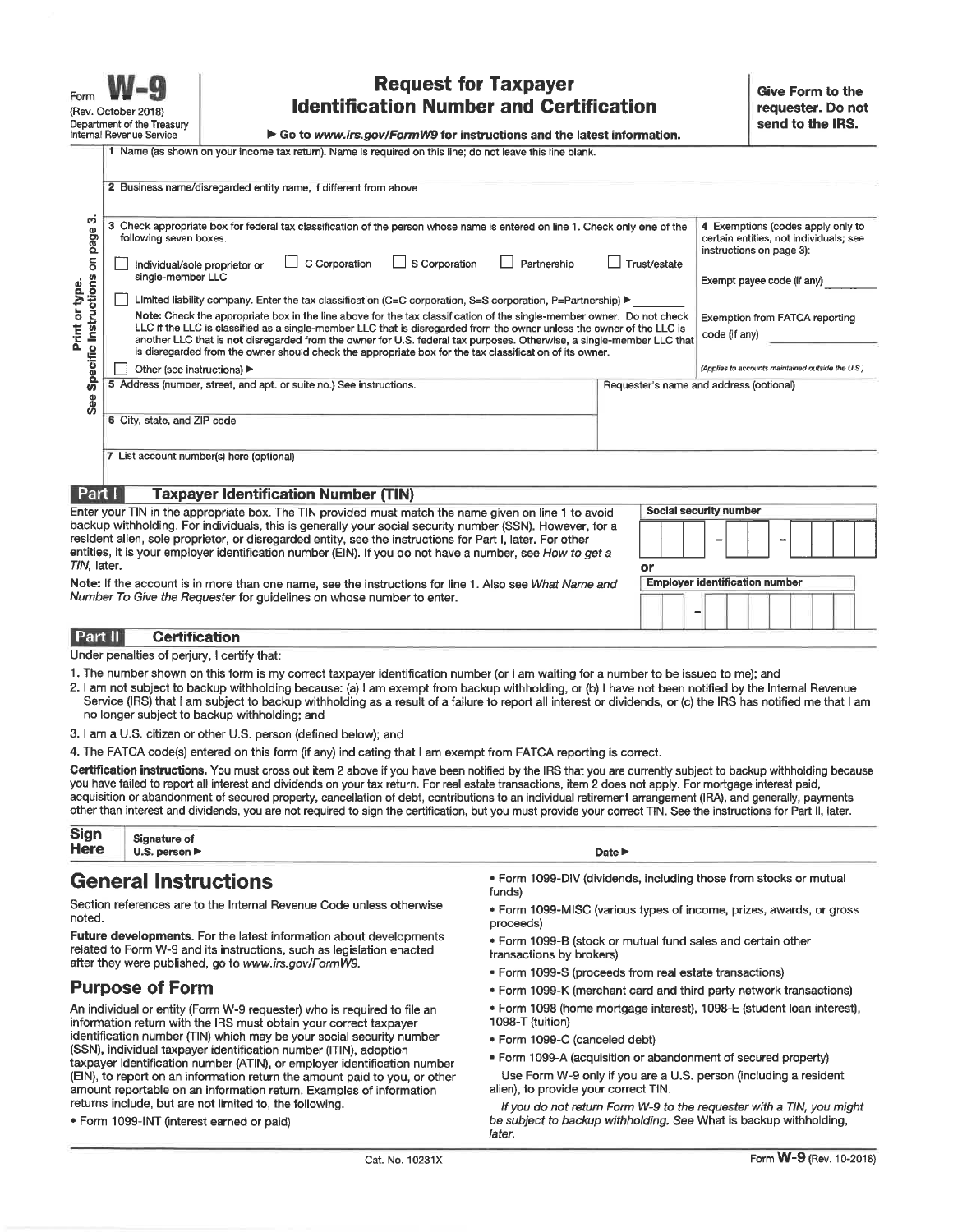# FAQ's

Here are some frequently asked questions and answers:

- **Q. What do I need to do to be set up as a vendor with ACH vendor payment?**
- A. Just follow these simple steps: Complete the ACH Vendor Payment Authorization Agreement Attach a voided check with clearly shows the
	- Bank account holder's name
	- Account number
	- Financial institution's name
	- Routing number
	- Send the signed agreement & voided check to accountspayable@cityofbaycity.org

or by mail to :

City of Bay City Accounts-Payable 1901  $5^{th}$  St. Bay City, Texas 77414

## **Q. What is ACH Vendor Payment?**

A. ACH Vendor Payments is a system that deposits payment for goods and/or services that you have sold to City of Bay City Texas directly into your account at any financial institution that is a member of the Automated Clearing House Network

# **Q. Who is eligible for ACH Vendor Payment?**

A. All vendors that provide goods and/or services to City of Bay City Texas who are now being paid by check through

the City's accounts payable department.

# **Q. What steps should I take to assure that my payment is deposited to my account?**

A. Verify with your financial institution that the routing number used for electronic payments into your account is the same as indicated on your check. If it is not the same, please obtain and provide the correct routing number from your financial institution.

# **Q. When will my payment be deposited in my account?**

A. Your payment will be deposited into your account based on the settlement date referenced on your direct deposit advice e-mail.

# **Q. What do I do if for some reason my payment is not deposited into my account?**

A. One of the advantages of the ACH Network is that all transactions are traceable. Simply contact the City's accounts payable and ask that your payment be traced, starting with the originating financial institution.

#### **Q. After I apply for ACH Vendor Payment, how soon can I expect to participate?**

A. Once you authorize ACH Vendor payments into your bank account, you will receive one more check from the

City. Your account will be pre-noted –a zero dollar ACH entry to test the banking information you supplied. You will receive an email indicating that a prenote will take place. After a pre-note, the City will no longer send your checks.

# **Q. What happens if I change financial institutions and/or accounts?**

A. In the event that you change financial institutions, or account number within the same financial institution, simply provide a new ACH Payment Authorization Agreement form and a voided check and mark the "Revision" box at the top. Until your account change has been completed, you may receive your payment by mail. It is the vendor's responsibility to advise the City of any changes and to do so in a timely manner. The City requires ten (10) working days to process the changes.

# **Q. What happens if the company/business changes ownership?**

A. In the event there is a change in ownership, the City needs to be notified right away. A new complete set of vendor forms will need to be completed and submitted to accounts payable in order to avoid any delay in receiving payments for goods/services from the City.

**If you have any questions about ACH Vendor Payment, contact accounts payable at:**

**accountspayable@cityofbaycity.org or 979-323-1131**